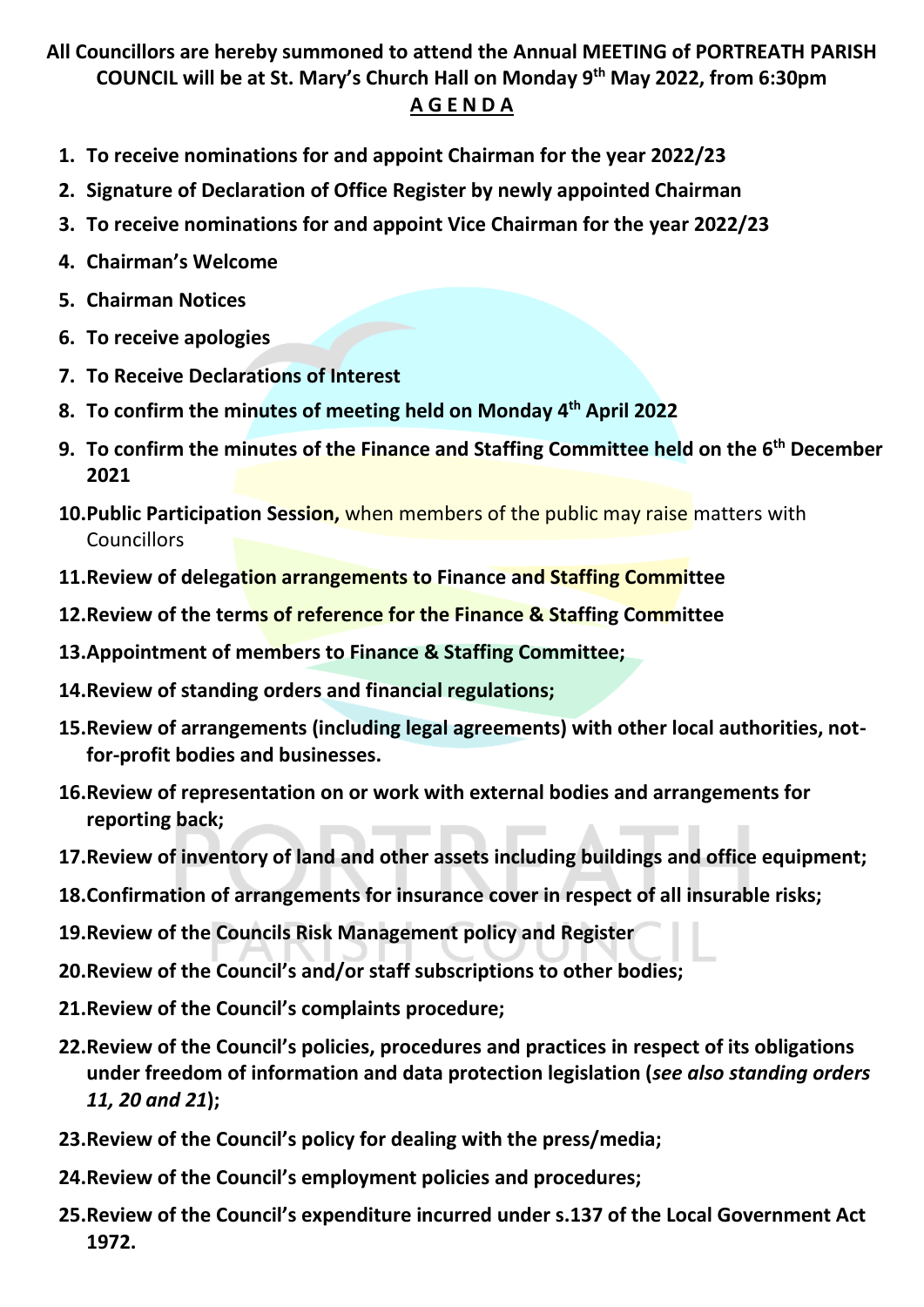- **26.Determining the time and place of ordinary meetings of the Council up to and including the next annual meeting of the Council.**
- **27.Review the document COVID-19: Emergency Plan -Portreath Parish Council Plan**
- **28.To note the decisions made under the scheme of emergency delegation during the year 21/22**
- **29.To consider extending the period of emergency delegation to the clerk in consultation with the council until the next annual meeting of the council**
- **30.To receive the report of Cornwall Councillor Dave Crabtree,** authorise any actions and consider any associated expenditure

### **31. Planning**

- **(a)** To give consideration as consultees to:
	- **i) PA22/03327** | Construction of Timber Car Port Garage & Associated Works | The Emerald School Lane Portreath Cornwall TR16 4JP
	- **ii) PA22/02650** | Permission in Principle: Construction of single dwelling | Land North Of Carn View Cambrose Redruth Cornwall TR16 4HT
	- **iii) PA22/03697** | Proposed rear extension and garage conversion with internal alterations | 39 Tregea Close Portreath Cornwall TR16 4TR
- **(b)** To give consideration to:
	- **i) PA22/03072** | Cross-subsidy residential development consisting 6 dwellings (3) affordable), access and landscaping | Land Off Forthvean Road Porthtowan Cornwall TR4 8AY
- **(c)** To give consideration as consultees to any planning applications received since the preparation of this agenda
- **(d)** To give consideration to any planning applications referred to the council under the 5 day notice protocol
- **(e)** To note any planning appeals
- **(f)** To receive the report of planning decisions and correspondence and authorise any actions
- **32.To Complete and approve the Annual Governance Statement for the year 2021/22**
- **33.To Approve the Accounting Statements for the year 2021/22**
- **34.To receive the following reports,** authorise any action and consider associated expenditure
	- **(a) Finance**
		- **i) To receive report on the balance of the bank account**
		- **ii) To approve the bank reconciliation for the month of April 2022**
		- **iii) To receive the Payment Schedule for the period 1 st April– 30th April 2022 and authorise payment of invoices received and payments scheduled for 1 st May – 31st May 2022**
		- **iv) To note any income received**
		- **v) To note the receipt of CIL funds and consider the creation of a CIL reserve,** authorise any action and consider associated expenditure
		- **vi) To note and approve the regular direct debit payments from the current account**